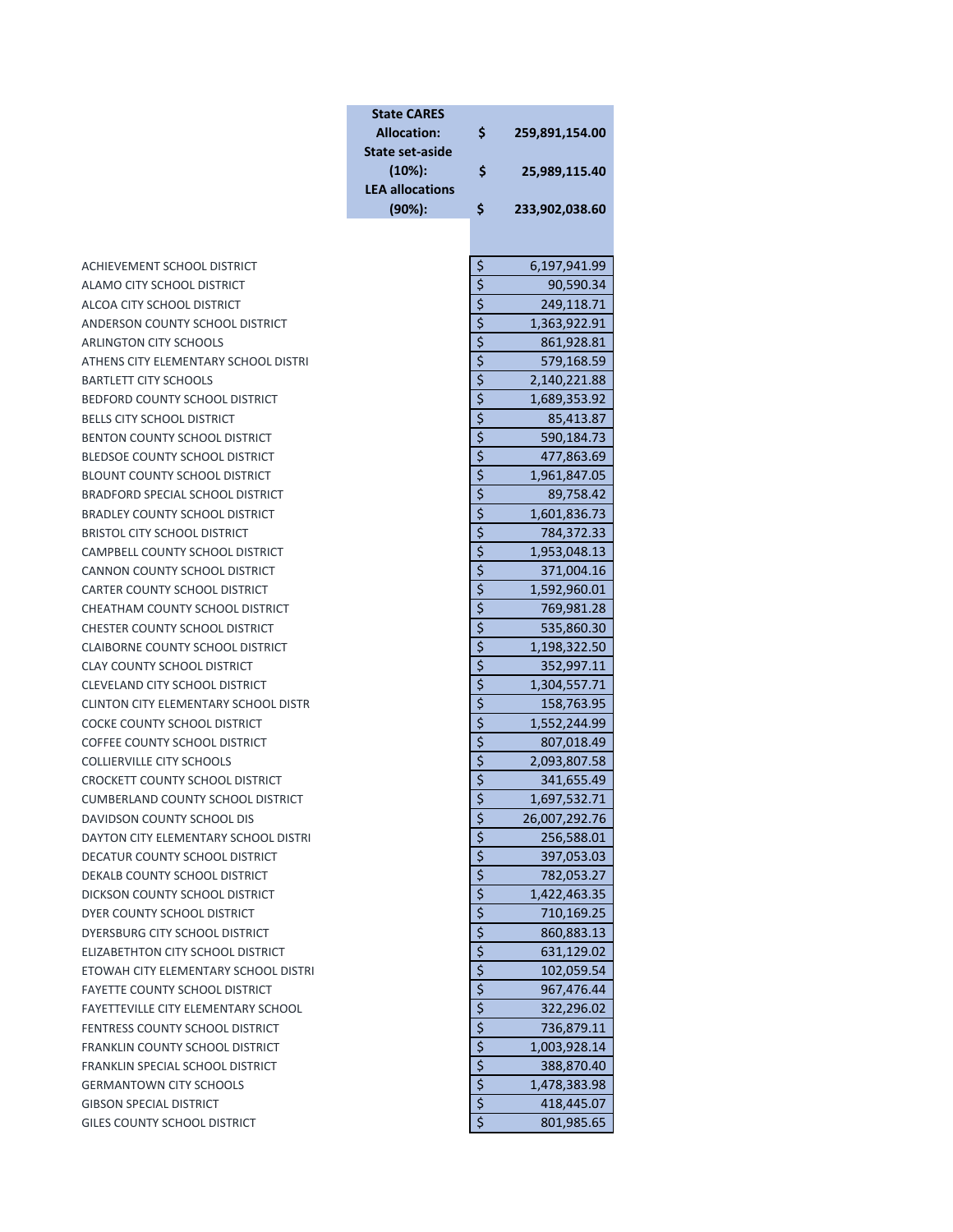|                                             | <b>State CARES</b>     |                                     |                |
|---------------------------------------------|------------------------|-------------------------------------|----------------|
|                                             | <b>Allocation:</b>     | \$                                  | 259,891,154.00 |
|                                             | <b>State set-aside</b> |                                     |                |
|                                             | $(10\%)$ :             | \$                                  | 25,989,115.40  |
|                                             | <b>LEA allocations</b> |                                     |                |
|                                             | (90%):                 | \$                                  | 233,902,038.60 |
| <b>GRAINGER COUNTY SCHOOL DISTRICT</b>      |                        | $\overline{\boldsymbol{\varsigma}}$ | 814,913.07     |
| <b>GREENE COUNTY SCHOOL DISTRICT</b>        |                        | $\overline{\boldsymbol{\zeta}}$     | 1,562,629.09   |
| <b>GREENEVILLE CITY SCHOOL DISTRICT</b>     |                        | $\overline{\mathsf{S}}$             | 470,137.64     |
| <b>GRUNDY COUNTY SCHOOL DISTRICT</b>        |                        | $\overline{\mathcal{L}}$            | 654,905.68     |
| HAMBLEN COUNTY SCHOOL DISTRICT              |                        | $\overline{\xi}$                    | 2,311,033.57   |
| <b>HAMILTON COUNTY SCHOOL DISTRICT</b>      |                        | $\overline{\boldsymbol{\varsigma}}$ | 10,712,853.56  |
| HANCOCK COUNTY SCHOOL DISTRICT              |                        | $\overline{\xi}$                    | 436,109.51     |
| HARDEMAN COUNTY SCHOOL DISTRICT             |                        | $\overline{\varsigma}$              | 1,004,653.26   |
| HARDIN COUNTY SCHOOL DISTRICT               |                        | \$                                  | 1,012,277.60   |
| <b>HAWKINS COUNTY SCHOOL DISTRICT</b>       |                        | $\overline{\xi}$                    | 1,752,340.12   |
| <b>HAYWOOD COUNTY SCHOOL DISTRICT</b>       |                        | $\overline{\xi}$                    | 835,548.32     |
| HENDERSON COUNTY SCHOOL DISTRICT            |                        | $\overline{\xi}$                    | 678,116.96     |
| HENRY COUNTY SCHOOL DISTRICT                |                        | $\overline{\xi}$                    | 787,332.37     |
| HICKMAN COUNTY SCHOOL DISTRICT              |                        | \$                                  | 879,730.25     |
| <b>HOLLOW ROCK-BRUCETON SCHOOL DISTRICT</b> |                        | $\overline{\boldsymbol{\varsigma}}$ | 177,158.40     |
| <b>HOUSTON COUNTY SCHOOL DISTRICT</b>       |                        | $\overline{\boldsymbol{\varsigma}}$ | 298,211.14     |
| HUMBOLDT CITY SCHOOL DISTRICT               |                        | $\overline{\xi}$                    | 423,807.16     |
| HUMPHREYS COUNTY SCHOOL DISTRICT            |                        | $\overline{\xi}$                    | 561,245.22     |
| HUNTINGDON SPECIAL SCHOOL DISTRICT          |                        | $\overline{\xi}$                    | 291,214.58     |
| JACKSON COUNTY SCHOOL DISTRICT              |                        | $\overline{\xi}$                    | 438,448.18     |
| JEFFERSON COUNTY SCHOOL DISTRICT            |                        | \$                                  | 1,528,635.20   |
| JOHNSON CITY SCHOOL DISTRICT                |                        | \$                                  | 1,516,113.06   |
| JOHNSON COUNTY SCHOOL DISTRICT              |                        | \$                                  | 706,241.21     |
| KINGSPORT CITY SCHOOL DISTRICT              |                        | \$                                  | 1,685,794.98   |
| KNOX COUNTY SCHOOL DISTRICT                 |                        | $\overline{\mathsf{S}}$             | 12,886,555.72  |
| LAKE COUNTY SCHOOL DISTRICT                 |                        | \$                                  | 371,342.17     |
| <b>LAKELAND CITY SCHOOLS</b>                |                        | $\overline{\boldsymbol{\zeta}}$     | 373,183.59     |
| LAUDERDALE COUNTY SCHOOL DISTRICT           |                        | \$                                  | 1,318,596.36   |
| LAWRENCE COUNTY SCHOOL DISTRICT             |                        | \$                                  | 1,606,479.61   |
| LEBANON SPECIAL SCHOOL DISTRICT             |                        | $\overline{\xi}$                    | 543,677.70     |
| LENOIR CITY SCHOOL DISTRICT                 |                        | $\overline{\varsigma}$              | 331,075.02     |
| LEWIS COUNTY SCHOOL DISTRICT                |                        | \$                                  | 464,313.20     |
| LEXINGTON CITY ELEMENTARY SCHOOL DIS        |                        | $\overline{\xi}$                    | 205,467.92     |
| LINCOLN COUNTY SCHOOL DISTRICT              |                        | $\overline{\xi}$                    | 642,930.41     |
| LOUDON COUNTY SCHOOL DISTRICT               |                        | \$                                  | 756,437.24     |
| <b>MACON COUNTY SCHOOL DISTRICT</b>         |                        | $\zeta$                             | 976,782.85     |
| MADISON CONSOLIDATED SCHOOL                 |                        | $\overline{\xi}$                    | 3,897,423.21   |
| <b>MANCHESTER CITY SCHOOL DISTRICT</b>      |                        | $\overline{\xi}$                    | 296,115.87     |
| <b>MARION COUNTY SCHOOL DISTRICT</b>        |                        | $\overline{\xi}$                    | 905,594.73     |
| MARSHALL COUNTY SCHOOL DISTRICT             |                        | $\overline{\xi}$                    | 793,791.46     |
| MARYVILLE CITY SCHOOL DISTRICT              |                        | $\zeta$                             | 485,519.33     |
| <b>MAURY COUNTY SCHOOL DISTRICT</b>         |                        | $\overline{\xi}$                    | 2,101,141.04   |
| MCKENZIE SPECIAL SCHOOL DISTRICT            |                        | $\overline{\xi}$                    | 277,826.47     |
| MCMINN COUNTY SCHOOL DISTRICT               |                        | $\overline{\xi}$                    | 1,337,113.68   |
| MCNAIRY COUNTY SCHOOL DISTRICT              |                        | $\overline{\mathcal{L}}$            | 1,026,873.85   |
| MEIGS COUNTY SCHOOL DISTRICT                |                        | $\overline{\mathcal{L}}$            | 433,451.67     |
| MILAN CITY SPECIAL SCHOOL DISTRICT          |                        | \$                                  | 405,972.26     |
| MILLINGTON CITY SCHOOLS                     |                        | \$                                  | 805,062.04     |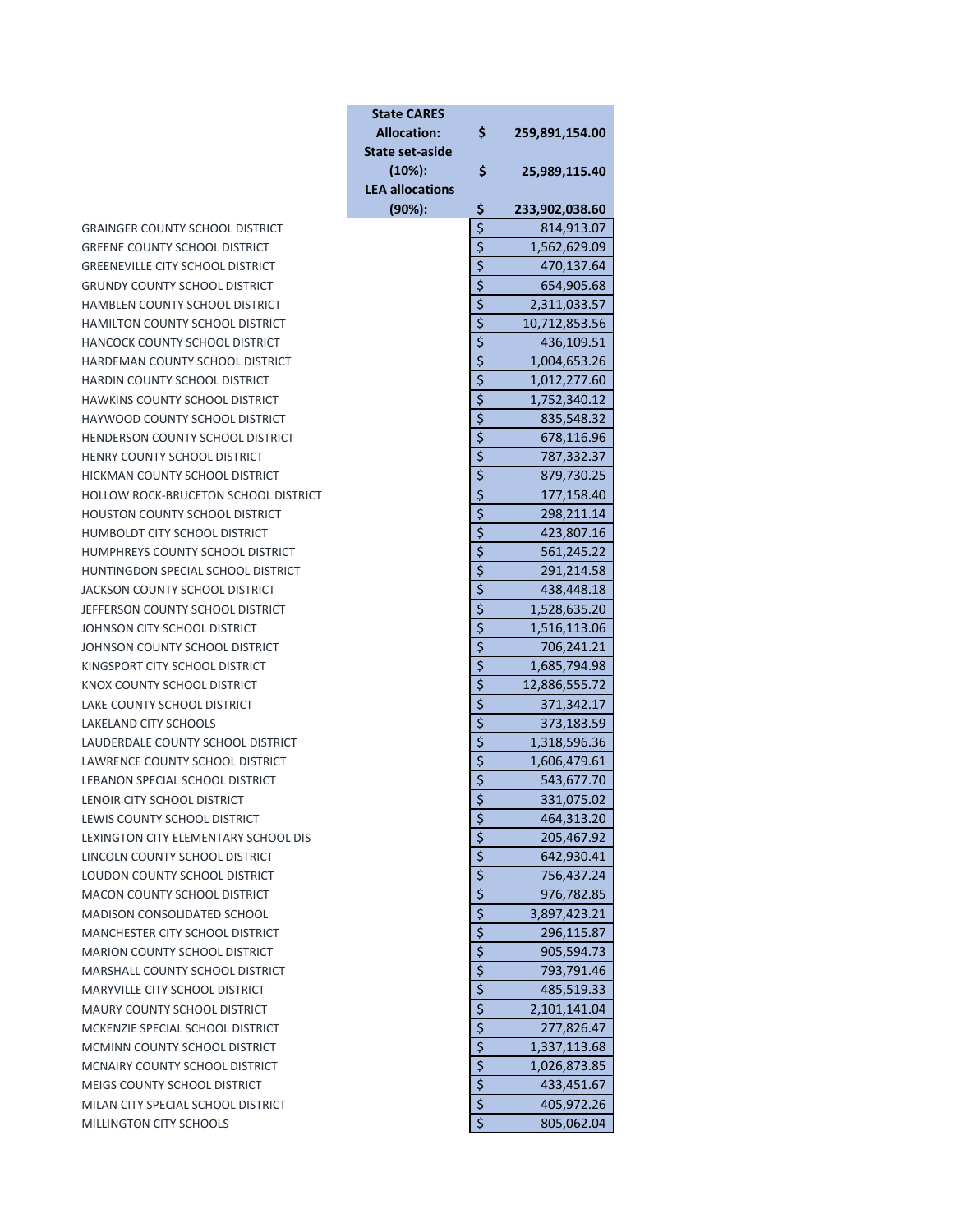|                                                                     | <b>State CARES</b>     |                                     |                         |
|---------------------------------------------------------------------|------------------------|-------------------------------------|-------------------------|
|                                                                     | <b>Allocation:</b>     | \$                                  | 259,891,154.00          |
|                                                                     | <b>State set-aside</b> |                                     |                         |
|                                                                     | $(10\%)$ :             | \$                                  | 25,989,115.40           |
|                                                                     | <b>LEA allocations</b> |                                     |                         |
|                                                                     | (90%):                 | \$                                  | 233,902,038.60          |
| MONROE COUNTY SCHOOL DISTRICT                                       |                        | \$                                  | 1,219,872.51            |
| MONTGOMERY COUNTY SCHOOL DISTRICT                                   |                        | $\overline{\xi}$                    | 6,085,141.00            |
| MOORE COUNTY SCHOOL DISTRICT                                        |                        | $\overline{\xi}$                    | 119,030.04              |
| <b>MORGAN COUNTY SCHOOL DISTRICT</b>                                |                        | $\overline{\xi}$                    | 722,846.81              |
| MURFREESBORO CITY ELEMENTARY SCHOOL                                 |                        | $\overline{\xi}$                    | 1,269,257.65            |
| NEWPORT CITY ELEMENTARY SCHOOL DISTR                                |                        | $\overline{\xi}$                    | 481,269.85              |
| OAK RIDGE CITY SCHOOL DISTRICT                                      |                        | $\overline{\xi}$                    | 756,515.31              |
| OBION COUNTY SCHOOL DISTRICT                                        |                        | $\overline{\xi}$                    | 609,721.19              |
| ONEIDA SPECIAL SCHOOL DISTRICT                                      |                        | $\overline{\boldsymbol{\zeta}}$     | 239,345.89              |
| OVERTON COUNTY SCHOOL DISTRICT                                      |                        | $\overline{\xi}$                    | 702,872.92              |
| PARIS CITY SPECIAL SCHOOL DISTRICT                                  |                        | $\overline{\xi}$                    | 424,272.39              |
| PERRY COUNTY SCHOOL DISTRICT                                        |                        | $\overline{\xi}$                    | 406,166.24              |
| PICKETT COUNTY SCHOOL DISTRICT                                      |                        | $\overline{\boldsymbol{\varsigma}}$ | 149,424.50              |
| POLK COUNTY SCHOOL DISTRICT                                         |                        | $\overline{\boldsymbol{\varsigma}}$ | 513,900.78              |
| PUTNAM COUNTY SCHOOL DISTRICT                                       |                        | \$                                  | 2,413,382.03            |
| RHEA COUNTY SCHOOL DISTRICT                                         |                        | \$                                  | 1,028,198.70            |
| RICHARD CITY SPECIAL SCHOOL DISTRICT                                |                        | \$                                  | 66,892.97               |
| ROANE COUNTY SCHOOL DISTRICT                                        |                        | $\overline{\boldsymbol{\zeta}}$     | 1,395,189.85            |
| ROBERTSON COUNTY SCHOOL DISTRICT                                    |                        | $\overline{\boldsymbol{\zeta}}$     | 1,673,761.85            |
| ROGERSVILLE CITY ELEMENTARY SCHOOL D                                |                        | $\overline{\boldsymbol{\zeta}}$     | 168,052.74              |
| RUTHERFORD COUNTY SCHOOL DISTRICT                                   |                        | $\overline{\xi}$                    | 4,406,039.06            |
| SCOTT COUNTY SCHOOL DISTRICT                                        |                        | \$                                  | 986,929.29              |
| SEQUATCHIE COUNTY SCHOOL DISTRICT                                   |                        | $\overline{\xi}$                    | 556,965.57              |
| SEVIER COUNTY SCHOOL DISTRICT                                       |                        | $\overline{\xi}$                    | 2,862,713.31            |
| SHELBY COUNTY SCHOOL DISTRICT                                       |                        | $\overline{\xi}$                    | 48,633,664.51           |
| SMITH COUNTY SCHOOL DISTRICT                                        |                        | $\overline{\xi}$                    | 546,292.57              |
| SOUTH CARROLL SPECIAL SCHOOL DISTRIC                                |                        | $\overline{\xi}$                    | 90,753.94               |
| STATE BOARD OF EDUCATION                                            |                        | \$                                  | 152,823.89              |
| STEWART COUNTY SCHOOL DISTRICT                                      |                        | $\overline{\xi}$                    | 384,918.37              |
| SULLIVAN COUNTY SCHOOL DISTRICT                                     |                        | $\overline{\xi}$                    | 2,130,586.57            |
| SUMNER COUNTY SCHOOL DISTRICT                                       |                        |                                     | 3,461,661.69            |
| SWEETWATER CITY SCHOOL DISTRICT                                     |                        | \$                                  | 357,376.91              |
| TENNESSEE SCHOOL FOR THE BLIND                                      |                        | $\zeta$                             | 124,215.30              |
| TENNESSEE SCHOOL FOR THE DEAF                                       |                        | $\overline{\xi}$                    | 161,943.07              |
| TIPTON COUNTY SCHOOL DISTRICT                                       |                        | $\overline{\xi}$                    | 1,959,321.99            |
| TRENTON SPECIAL SCHOOL DISTRICT                                     |                        | $\overline{\boldsymbol{\zeta}}$     | 276,323.04              |
| TROUSDALE COUNTY SCHOOL DISTRICT                                    |                        | \$                                  | 238,609.19              |
| TULLAHOMA CITY SCHOOL DISTRICT                                      |                        | $\overline{\xi}$                    | 606,227.55              |
| UNICOI SCHOOL DISTRICT                                              |                        | $\overline{\xi}$                    | 515,334.92              |
| UNION CITY SCHOOL DISTRICT                                          |                        | $\overline{\xi}$                    | 613,465.68              |
| UNION COUNTY SCHOOL DISTRICT                                        |                        | \$                                  | 915,449.31              |
| VAN BUREN COUNTY SCHOOL DISTRICT                                    |                        | $\overline{\boldsymbol{\zeta}}$     | 210,360.06              |
| WARREN COUNTY SCHOOL DISTRICT                                       |                        | \$                                  | 1,629,651.60            |
| WASHINGTON COUNTY SCHOOL DISTRICT                                   |                        | \$                                  | 1,312,491.76            |
| WAYNE COUNTY SCHOOL DISTRICT                                        |                        | $\overline{\xi}$                    | 539,055.82              |
| WEAKLEY COUNTY SCHOOL DISTRICT                                      |                        | $\zeta$                             | 939,040.76              |
| WEST CARROLL SPECIAL DISTRICT<br>WEST TENNESSEE SCHOOL FOR THE DEAF |                        | \$<br>$\overline{\xi}$              | 234,252.75<br>37,334.00 |
|                                                                     |                        |                                     |                         |